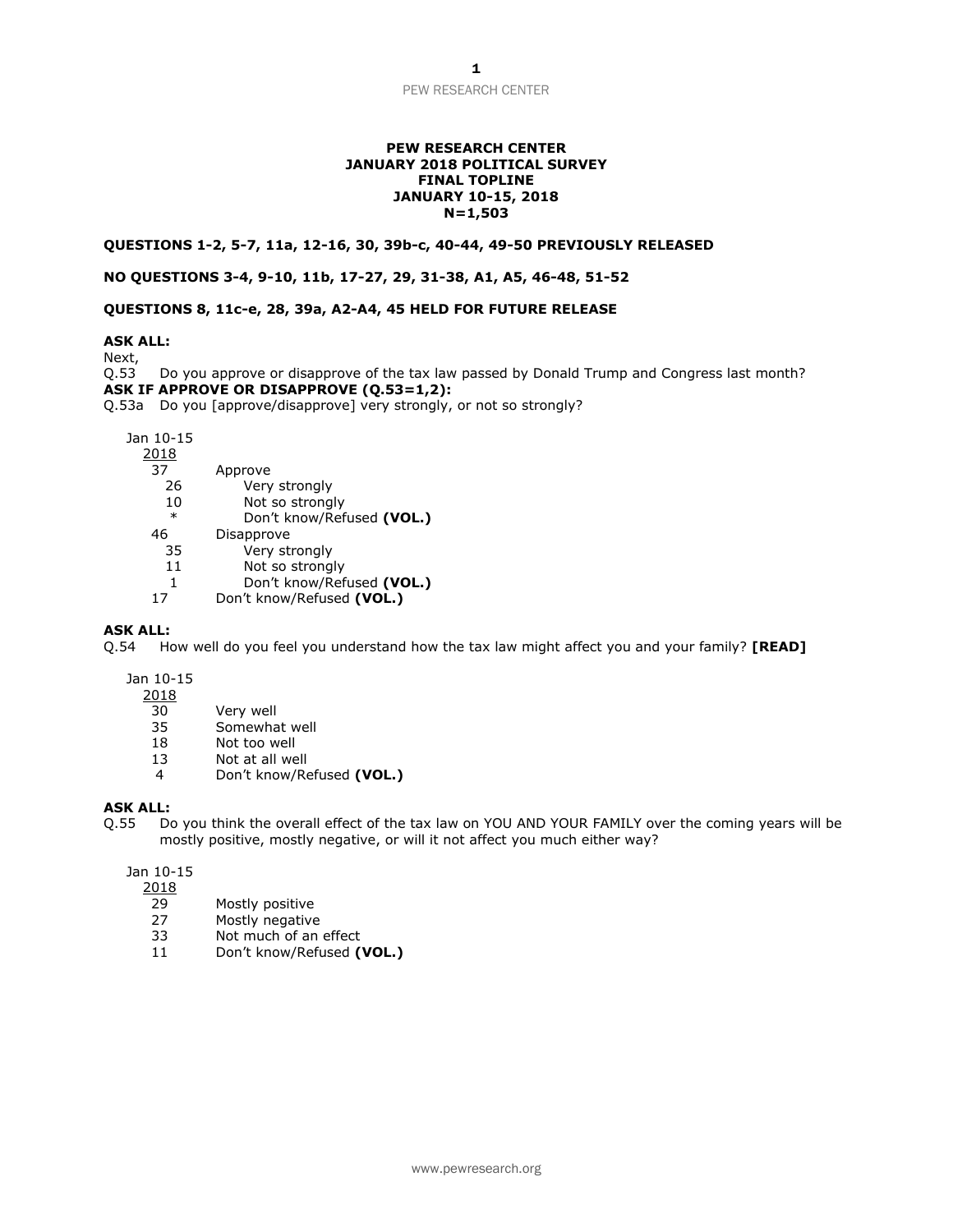## **ASK ALL:**

And  $\dots$ <br>Q.56

Do you think the overall effect of the tax law on THE COUNTRY AS A WHOLE over the coming years will be mostly positive, mostly negative, or will it not affect the country much either way?

Jan 10-15

- $\frac{2018}{35}$
- Mostly positive
- 40 Mostly negative
- 15 Not much of an effect<br>9 Don't know/Refused (1)
- 9 Don't know/Refused **(VOL.)**

# **QUESTIONS 72-73, 80-82 PREVIOUSLY RELEASED**

#### **NO QUESTIONS J23-J28, 57-71, 74-79, 83-89**

## **QUESTIONS J22, J29, A6-A8, 90 HELD FOR FUTURE RELEASE**

#### **ASK ALL:**

PARTY In politics TODAY, do you consider yourself a Republican, Democrat, or independent? **ASK IF INDEP/NO PREF/OTHER/DK/REF (PARTY=3,4,5,9):**<br>PARTYLN As of today do you lean more to the Republican Pa

As of today do you lean more to the Republican Party or more to the Democratic Party?

|                      |            |          |                        | (VOL.)         | (VOL.)       |                |            |            |
|----------------------|------------|----------|------------------------|----------------|--------------|----------------|------------|------------|
|                      |            |          |                        | No             | Other        | (VOL.)         | Lean       | Lean       |
|                      | Republican | Democrat | Independent preference |                | <u>party</u> | DK/Ref         | <u>Rep</u> | <u>Dem</u> |
| Jan 10-15, 2018      | 26         | 33       | 34                     | 3              | 1            | 3              | 12         | 18         |
| Nov 29-Dec 4, 2017   | 20         | 32       | 40                     | 4              | 1            | 3              | 13         | 19         |
| Oct 25-30, 2017      | 22         | 32       | 41                     | $\frac{3}{3}$  | $\mathbf{1}$ | $\overline{2}$ | 17         | 19         |
| Jun 8-Jul 9, 2017    | 25         | 31       | 39                     |                | $\mathbf{1}$ | 2              | 16         | 18         |
| Apr 5-11, 2017       | 24         | 31       | 42                     | $\overline{2}$ | $\mathbf{1}$ | $\ast$         | 17         | 20         |
| Feb 7-12, 2017       | 23         | 34       | 37                     | 3              | $\mathbf{1}$ | $\overline{2}$ | 15         | 18         |
| Jan 4-9, 2017        | 25         | 28       | 41                     | $\overline{4}$ | $\ast$       | $\mathbf{1}$   | 18         | 19         |
| <b>Yearly Totals</b> |            |          |                        |                |              |                |            |            |
| 2017                 | 23.6       | 31.4     | 39.4                   | 3.3            | .6           | 1.7            | 15.8       | 18.7       |
| 2016                 | 25.4       | 32.0     | 36.5                   | 3.4            | .5           | 2.2            | 14.6       | 17.0       |
| 2015                 | 23.7       | 30.4     | 40.1                   | 3.6            | .4           | 1.8            | 16.4       | 17.3       |
| 2014                 | 23.2       | 31.5     | 39.5                   | 3.1            | .7           | 2.0            | 16.2       | 16.5       |
| 2013                 | 23.9       | 32.1     | 38.3                   | 2.9            | .5           | 2.2            | 16.0       | 16.0       |
| 2012                 | 24.7       | 32.6     | 36.4                   | 3.1            | .5           | 2.7            | 14.4       | 16.1       |
| 2011                 | 24.3       | 32.3     | 37.4                   | 3.1            | .4           | 2.5            | 15.7       | 15.6       |
| 2010                 | 25.2       | 32.7     | 35.2                   | 3.6            | .4           | 2.8            | 14.5       | 14.1       |
| 2009                 | 23.9       | 34.4     | 35.1                   | 3.4            | .4           | 2.8            | 13.1       | 15.7       |
| 2008                 | 25.7       | 36.0     | 31.5                   | 3.6            | .3           | 3.0            | 10.6       | 15.2       |
| 2007                 | 25.3       | 32.9     | 34.1                   | 4.3            | .4           | 2.9            | 10.9       | 17.0       |
| 2006                 | 27.8       | 33.1     | 30.9                   | 4.4            | .3           | 3.4            | 10.5       | 15.1       |
| 2005                 | 29.3       | 32.8     | 30.2                   | 4.5            | .3           | 2.8            | 10.3       | 14.9       |
| 2004                 | 30.0       | 33.5     | 29.5                   | 3.8            | .4           | 3.0            | 11.7       | 13.4       |
| 2003                 | 30.3       | 31.5     | 30.5                   | 4.8            | $.5\,$       | 2.5            | 12.0       | 12.6       |
| 2002                 | 30.4       | 31.4     | 29.8                   | 5.0            | .7           | 2.7            | 12.4       | 11.6       |
| 2001                 | 29.0       | 33.2     | 29.5                   | 5.2            | .6           | 2.6            | 11.9       | 11.6       |
| 2001 Post-Sept 11    | 30.9       | 31.8     | 27.9                   | 5.2            | .6           | 3.6            | 11.7       | 9.4        |
| 2001 Pre-Sept 11     | 27.3       | 34.4     | 30.9                   | 5.1            | .6           | 1.7            | 12.1       | 13.5       |
| 2000                 | 28.0       | 33.4     | 29.1                   | 5.5            | .5           | 3.6            | 11.6       | 11.7       |
| 1999                 | 26.6       | 33.5     | 33.7                   | 3.9            | .5           | 1.9            | 13.0       | 14.5       |
| 1998                 | 27.9       | 33.7     | 31.1                   | 4.6            | .4           | 2.3            | 11.6       | 13.1       |
| 1997                 | 28.0       | 33.4     | 32.0                   | 4.0            | .4           | 2.3            | 12.2       | 14.1       |
| 1996                 | 28.9       | 33.9     | 31.8                   | 3.0            | .4           | 2.0            | 12.1       | 14.9       |
| 1995                 | 31.6       | 30.0     | 33.7                   | 2.4            | .6           | 1.3            | 15.1       | 13.5       |